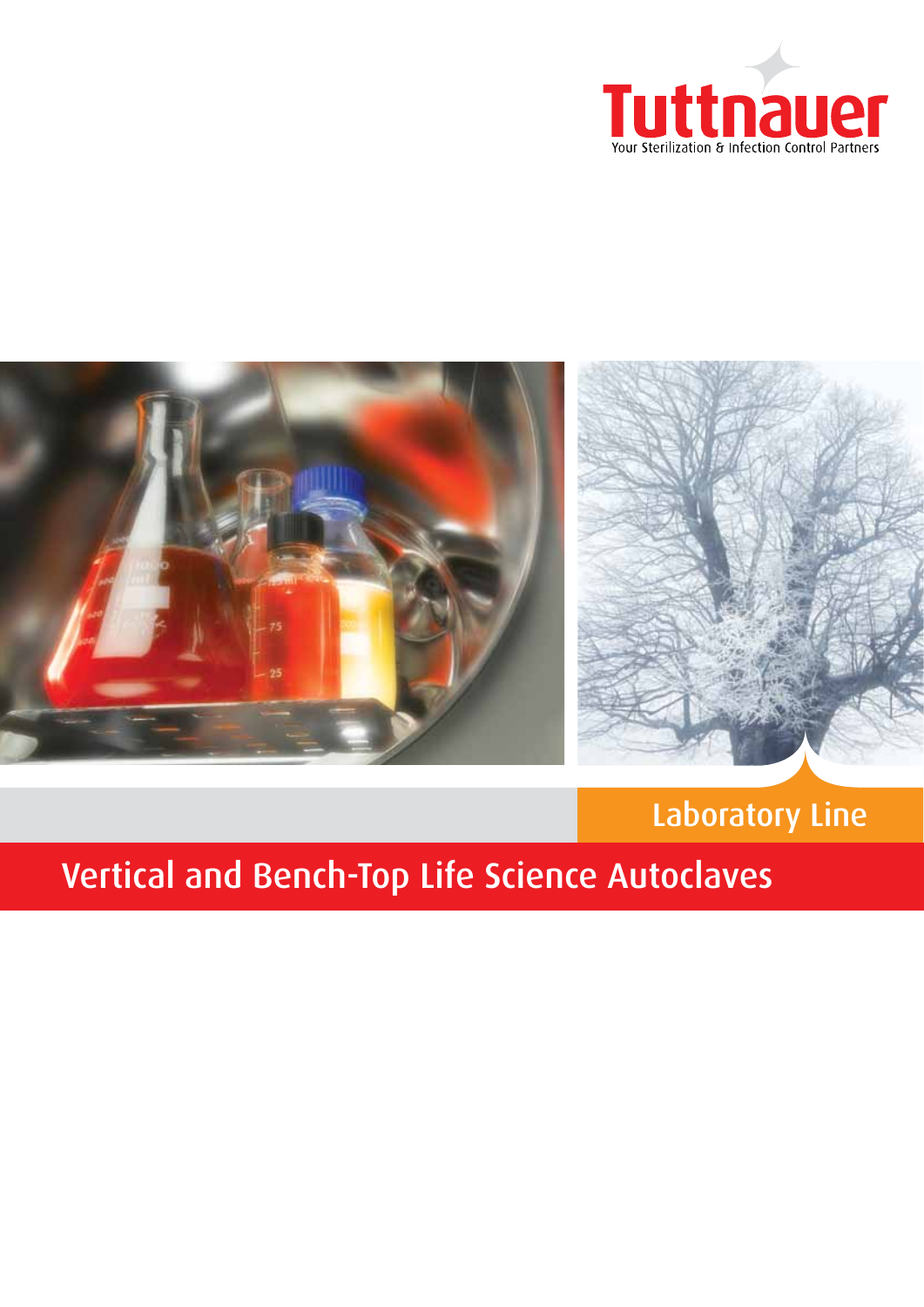# **The Advanced Laboratory Line**

# The Full Spectrum of Laboratory Sterilizers

Sterilization in a laboratory environment has its unique requirements. Choosing the right steam sterilizer depends on several considerations: load diversity, frequency of use, available services and load volumes. The Tuttnauer line of vertical and bench top sterilizers for the life sciences successfully meets the challenges posed today in laboratories and research institutes. They cover a wide range of applications for laboratories in research institutes, universities, pharmaceutical, food, medical and biotechnological industries.

The advanced laboratory autoclave line features top loading and table top sterilizers from Tuttnauer with fast cooling, optional drying and waste treatment options. The advanced laboratory line provides a single solution for the full spectrum of sterilization needs including liquids, culture media, instruments, glassware, plastics, pipette tips, biological waste, contaminated media and other laboratory items. The autoclave is designed to accommodate for a wide range of applications. The user can choose to add the features needed according to the sterilizer's intended use. The advanced laboratory autoclave line is available in an unmatched range of table top and floor standing models with chamber volumes of 23 to 160 liters.

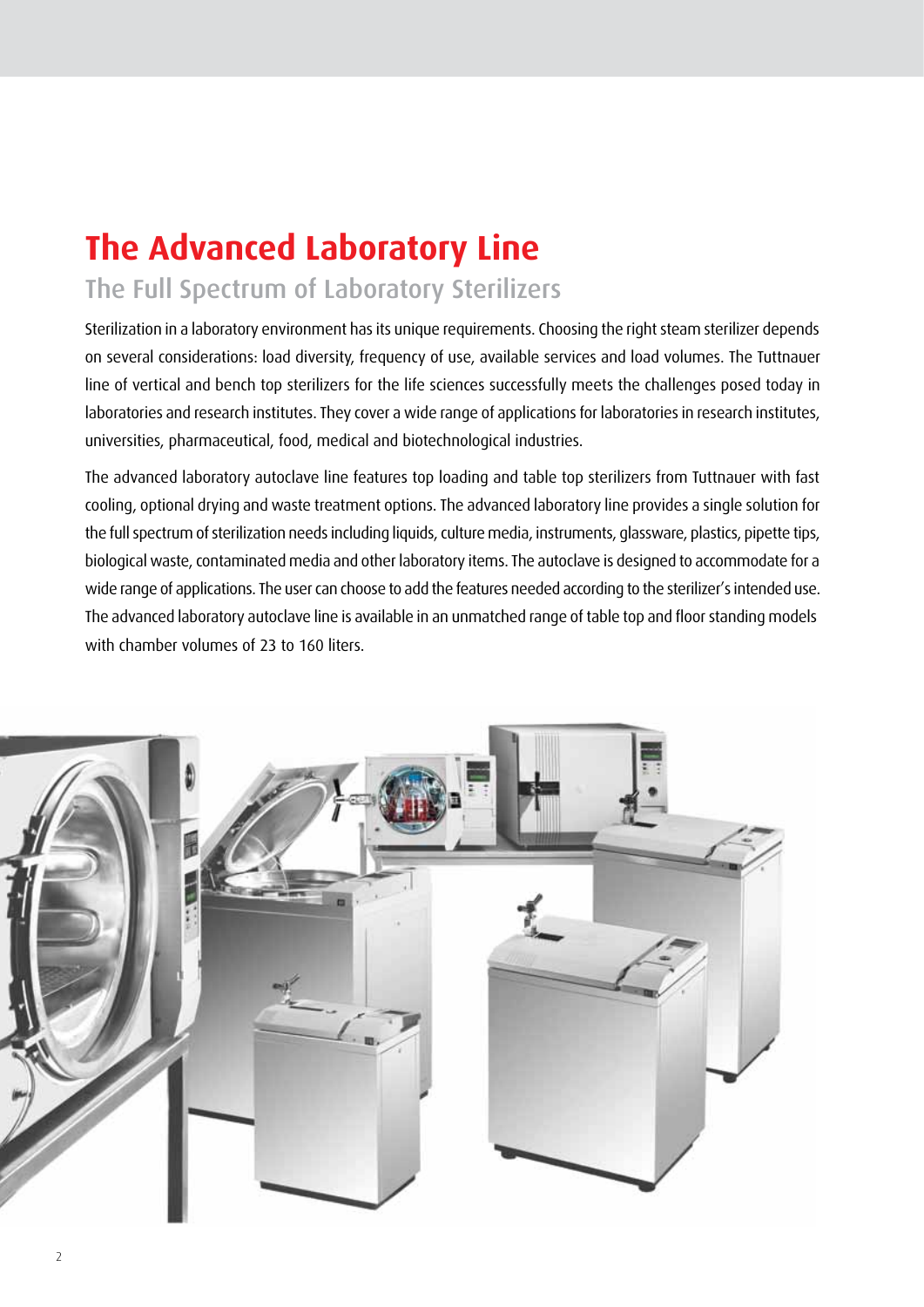### Advanced Options for Liquid Loads

More time is required for liquids to reach sterilization temperature compared to non-liquids. Tuttnauer's advanced laboratory autoclave line is equipped with a flexible temperature load sensor, which is placed in a reference vessel, ensuring that the set sterilization temperature is actually attained when sterilization begins. Sterilization is initiated only when the load sensor reaches the preset required temperature.

After sterilization is attained, the autoclave door cannot be opened immediately, but only after the liquid has properly cooled down. Tuttnauer's cooling method prevents a sudden drop in chamber pressure which can cause liquids to boil over.

An additional challenge is the need to prevent media exposure to high temperatures for a long time, for the concern that it might harm the quality of the media. Tuttnauer offers advanced options that minimize the time liquids are exposed to high temperatures.

#### Reduced Cycle Times with Optional Fast Cooling

Tuttnauer's accelerated cooling technology reduces cycle time and protects the load by minimizing its exposure to high temperatures. Rapid cooling typically reduces cooling time by as much as 75%. After sterilization is completed, compressed air is passed through a microbiological filter into the autoclave chamber. In this way pressure drops are prevented. The pressure increase prevents load deformation, cracks or spills.

#### Extra Cooling by Water Circulation

The vertical autoclave chamber is surrounded by coils that are filled with cold tap water to help rapidly cool down the chamber to a safe temperature. When the liquid's temperature reaches the final set temperature, the cooling stage is complete. The bench-top models cooling coils are situated in the autoclave chamber, which result in the same cooling effect.





Fast Cooling Option

Cold Water Inlet Chamber Temperature is Reduced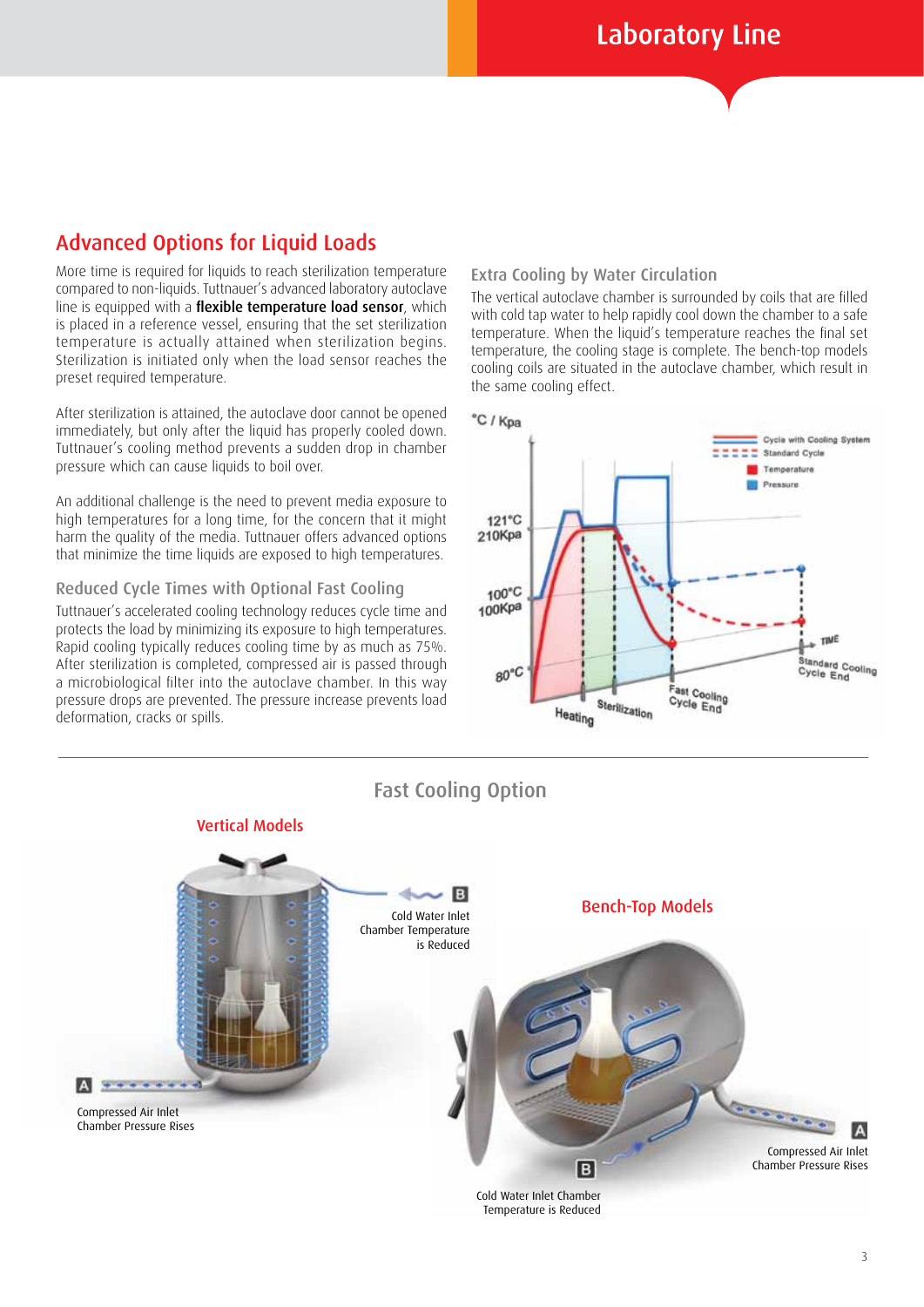#### Fan Assisted Cooling

An additional feature that further enhances the cooling stage is the optional radial ventilator. The fan circulates the hot air, inside the chamber, transferring the heat to the cooled chamber walls or cooling coils. The overall chamber and load temperature rapidly drops.

#### Efficient Air Removal by Optional Vacuum System

The vacuum pump is optional and if not selected the gravity displacement air removal method is used. Fractioned pre-vacuum air removal eliminates air pockets from all load types and maximizes steam penetration. A pre-vacuum pump removes the air from the chamber. This allows for complete air removal with more efficient steam penetration throughout the entire load.

#### Optional Bio-hazardous Waste Sterilization

The Tuttnauer line of advanced laboratory sterilizers supplies a full sterilization solution for the treatment of bio-hazardous waste. The sterilizers can be supplied with an optional exhaust filtration system. During the air removal stage, prior to sterilization, all effluent is passed through a biological filter that provides an extra level of protection. During the sterilization phase, condensate does not leave the autoclave chamber. It is removed only after the sterilization phase is complete. The laboratory staff and environment are therefore protected from contamination.





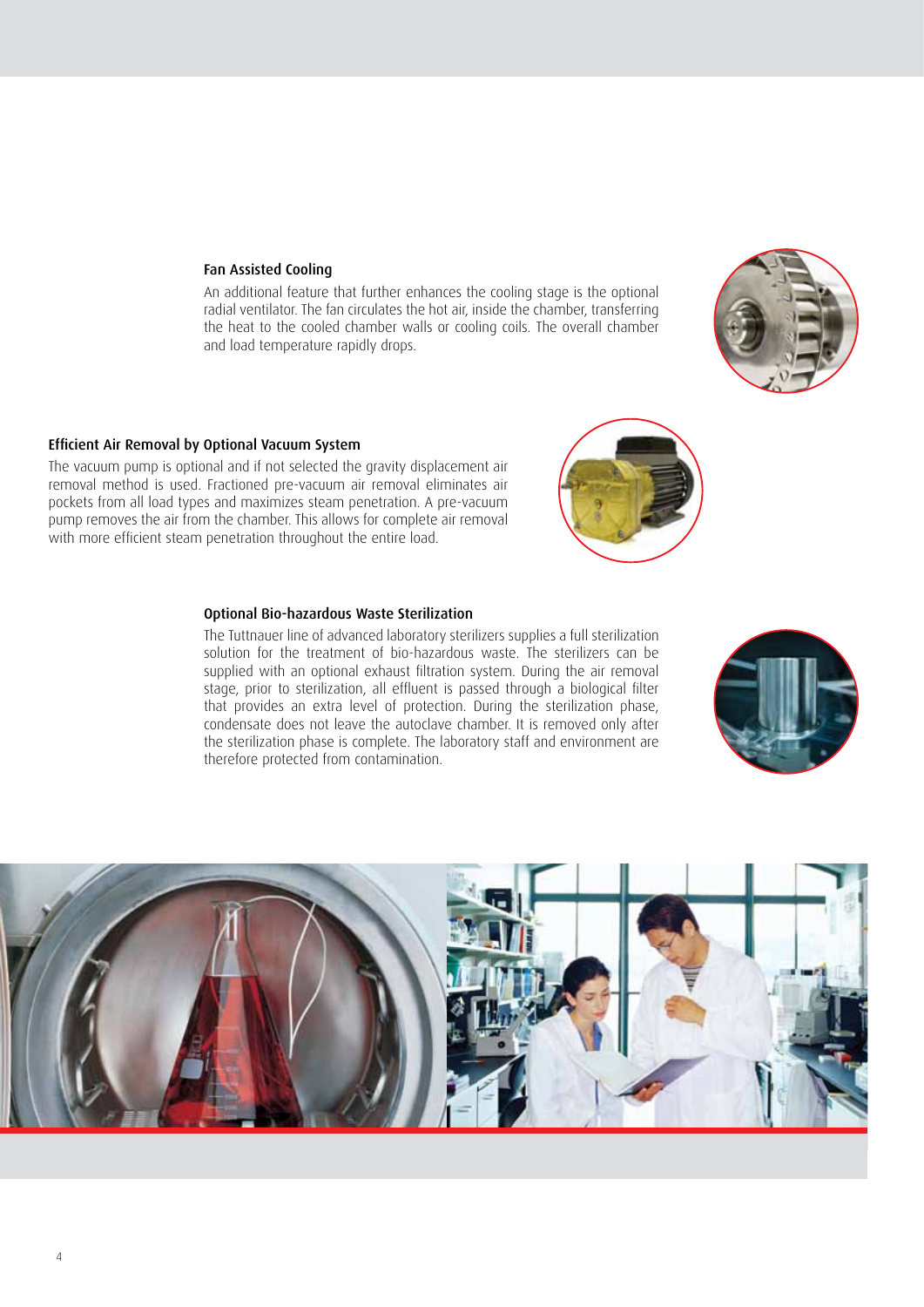

#### Improved Drying by Vacuum

The post-vacuum drying phase, at the end of the sterilization cycle, ensures improved drying of porous loads and hollow instruments such as pipette tips. The low pressure in the autoclave chamber caused by the vacuum reduces the boiling temperature therefore causing the moisture to evaporate faster. The hot vapor is sucked out of the autoclave chamber by vacuum and the materials dry. Following the vacuum stage, dry air is introduced into the chamber through an air filter.

#### Complete Drying by Optional Steam Generator

The optional integral steam generator for the vertical autoclave models, provides readily available steam that is fed to the coil that surrounds the chamber. Based on the combined operation of heat provided by the steam generator and vacuum air removal, the leftover moisture will quickly evaporate from the chamber. This results in a faster, more effective cycle and prevents the formation of condensate and guarantees that even the most difficult loads such as textiles, porous loads, hollow instruments and pipette tips will dry.

#### Fast Heat Up for Shorter Cycle Times

Readily available steam is fed into the coils that surround the vertical autoclave chamber. After a cycle is completed, the autoclave remains in stand-by mode,requiring zero waiting time between cycles. The optional generator significantly reduces heat up times and waiting time between cycles. This also results in a faster,more effective cycle and prevents the formation of condensate.





Moisture Removal by Vacuum Pump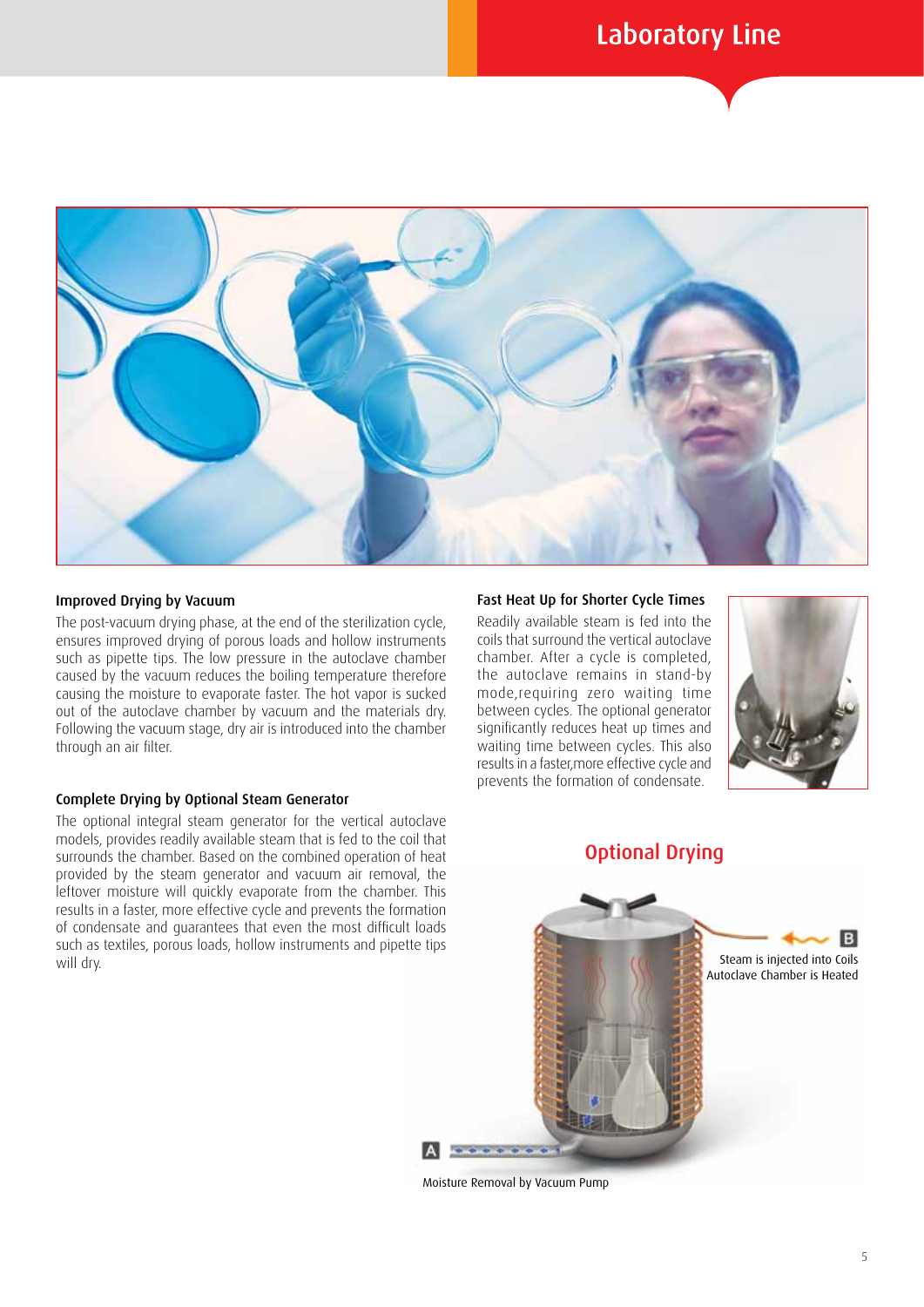# Control and Documentation

The laboratory line features a user friendly, microprocessor control system which offers enhanced monitoring and control. The programs are designed to treat all load types including liquids, instruments and waste. All programs are fully customizable to suit the specific needs and requirements of the end user.

#### Features:

- High precision control system for perfect sterilization results
- Password protection allows for secure access control
- Independent temperature and pressure monitoring
- Cycle information recovery in the case of power failure or cycle interruption
- Fail Alert Indicates cycle failure or interruption
- Door Alert Indicates the door is unlocked
- RS 232 PC Connection Port for direct software updates and remote maintenance



#### Built in Printer

The laboratory line can be supplied with a built-in printer to document the performed cycle, in addition to a comprehensive LCD display. This feature is optional.



#### ADMC Software

The ADMC software allows complete control and monitoring of up to eight sterilizers. The software retrieves data, creates graphs, tables and print outs, controls the autoclave and shows real-time data.

#### Documentation Package

A full documentation package is available on demand:

- Preliminary Installation Qualifications (IQ)
- Preliminary Operation Qualifications (OQ)
- Preliminary Performance Qualification (PQ)

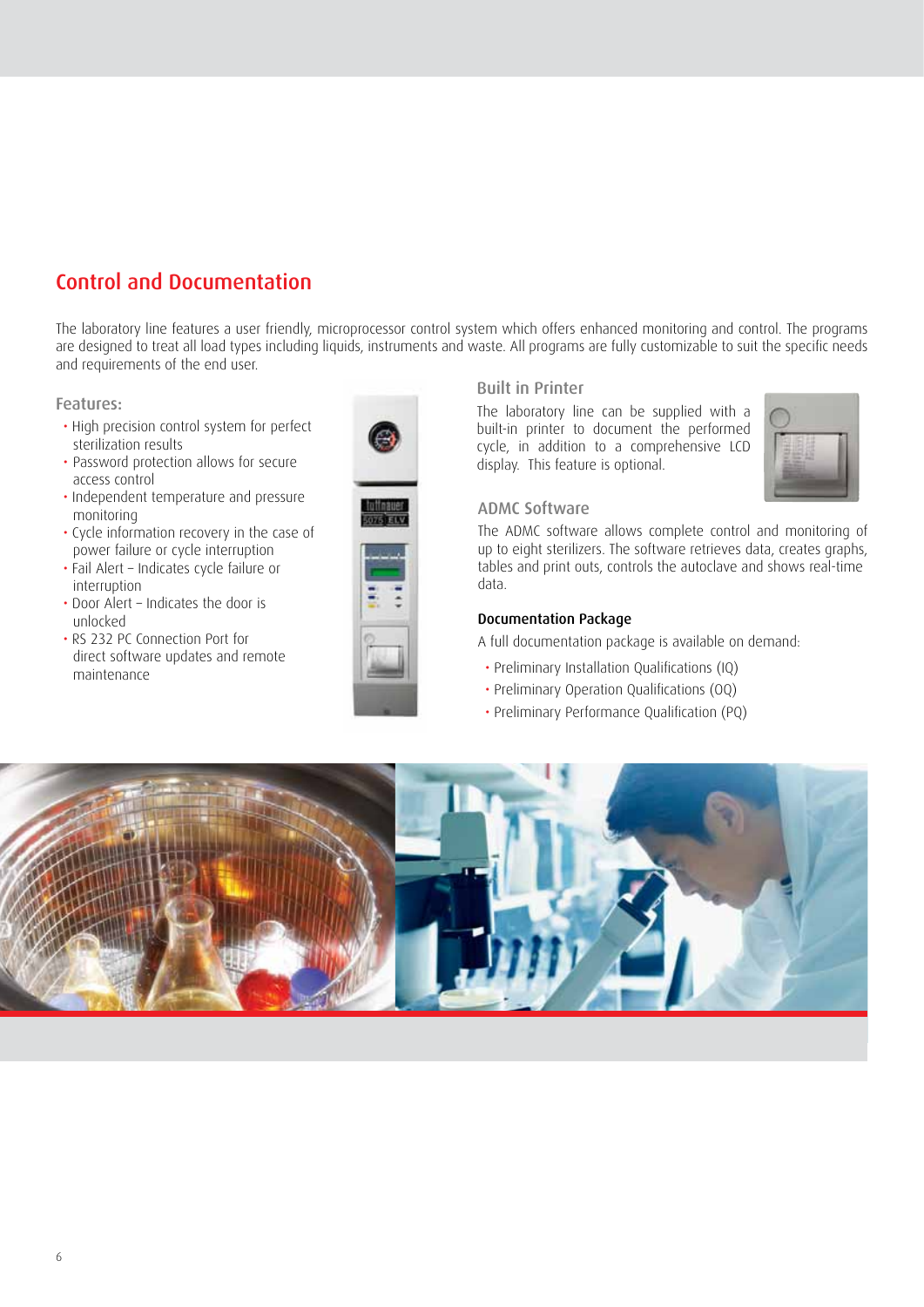

## Safety Is Our Top Priority

Our Safety features ensure functionality and a worry-free work environment which results in reduced downtime.

#### Door Safety

The autoclave lids are designed with a number of independent mechanical and digital safety features.

- A safety device prevents the operator from opening the door when chamber is pressurized
- Steam is not allowed to enter the chamber when the door is open
- A cycle cannot start if the door is open or not properly locked
- The door cannot unlock until liquid temperature reaches the predetermined end temp.
- The door cannot unlock until chamber pressure reaches room pressure
- Temperature Activated Door Lock The door will not open until the temperature is below a specified safe level.



#### General Safety Features:

- Double Independent Monitoring: The combined electronic and mechanical monitoring guarantees accurate results. The operator has two independent means to monitor temperature and pressure.
- Safety Valves: The chamber is equipped with safety valves if the pressure exceeds the allowed limit the safety valves will discharge
- Built-in Steam Generator Safety: A water level monitoring system maintains a constant water level and ensures safe operation of the heaters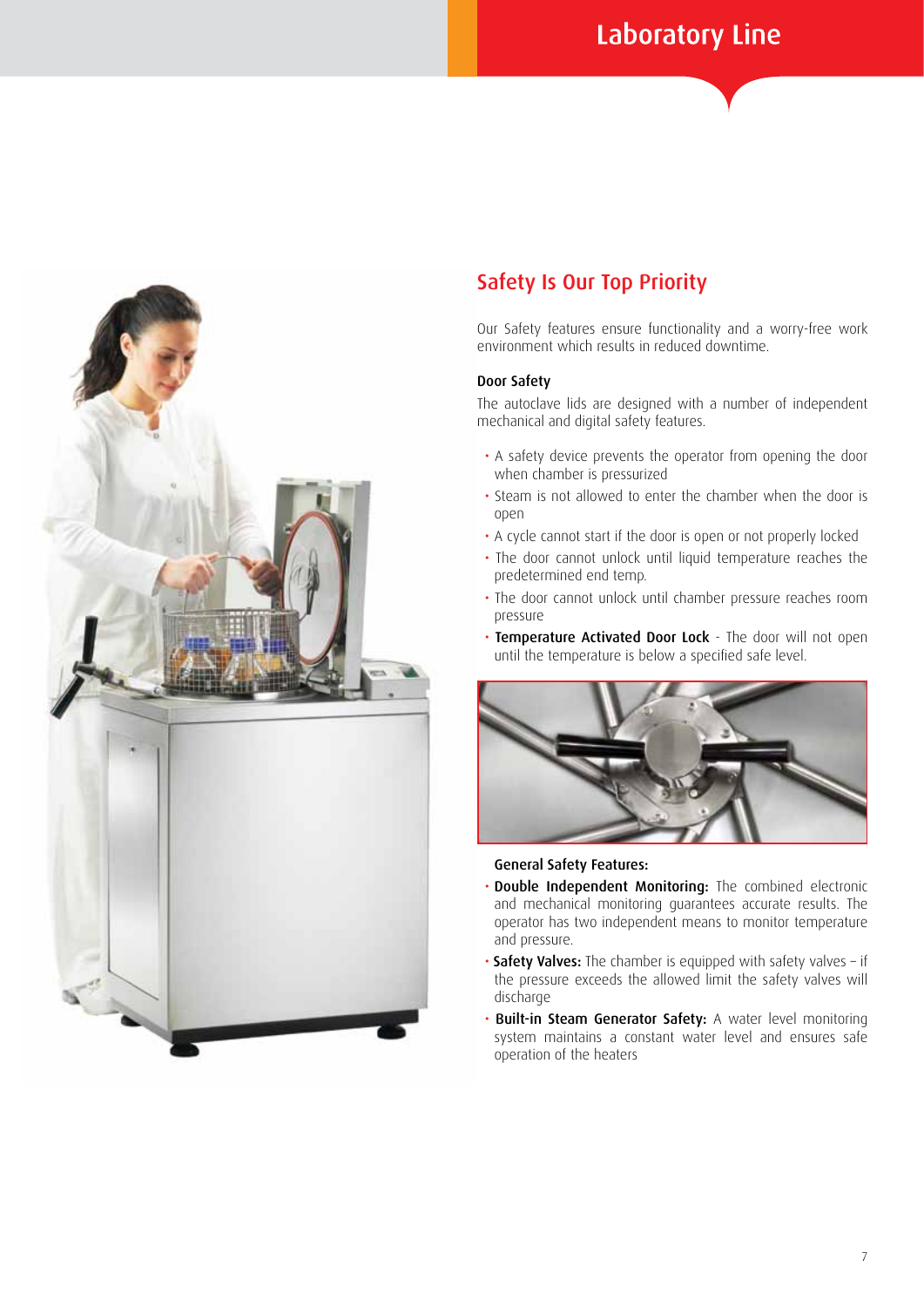## Engineered with People in Mind

Our quality features enable the convenience and durability needed to operate an autoclave with complete peace of mind.

#### Quality Features:

- The chamber is constructed of long lasting 316Ti grade stainless steel with superior corrosion resistance.
- The generator is made from stainless steel.
- The autoclave automatically switches to standby mode if no buttons or switches are operated for four hours
- The autoclave is designed for easy servicing allowing maintenance access to all components
- Drain Protection: The exhaust drain is mixed with cold tap water that cools the exhaust's temperature before reaching the drain.

Tuttnauer's high quality laboratory autoclaves comply with the strictest international directives and standards.

Pressure Equipment: PED 97/23 EEC, EN 10028-7, ASME Code Sec VIII Safety: IEC/UL/EN61010-1, IEC 61010-2-040, EN 61326

Sterilization: DIN 58951 Series, ISO 17665-1:2006 Quality System: ISO 9001:2000, ISO 13485:2003



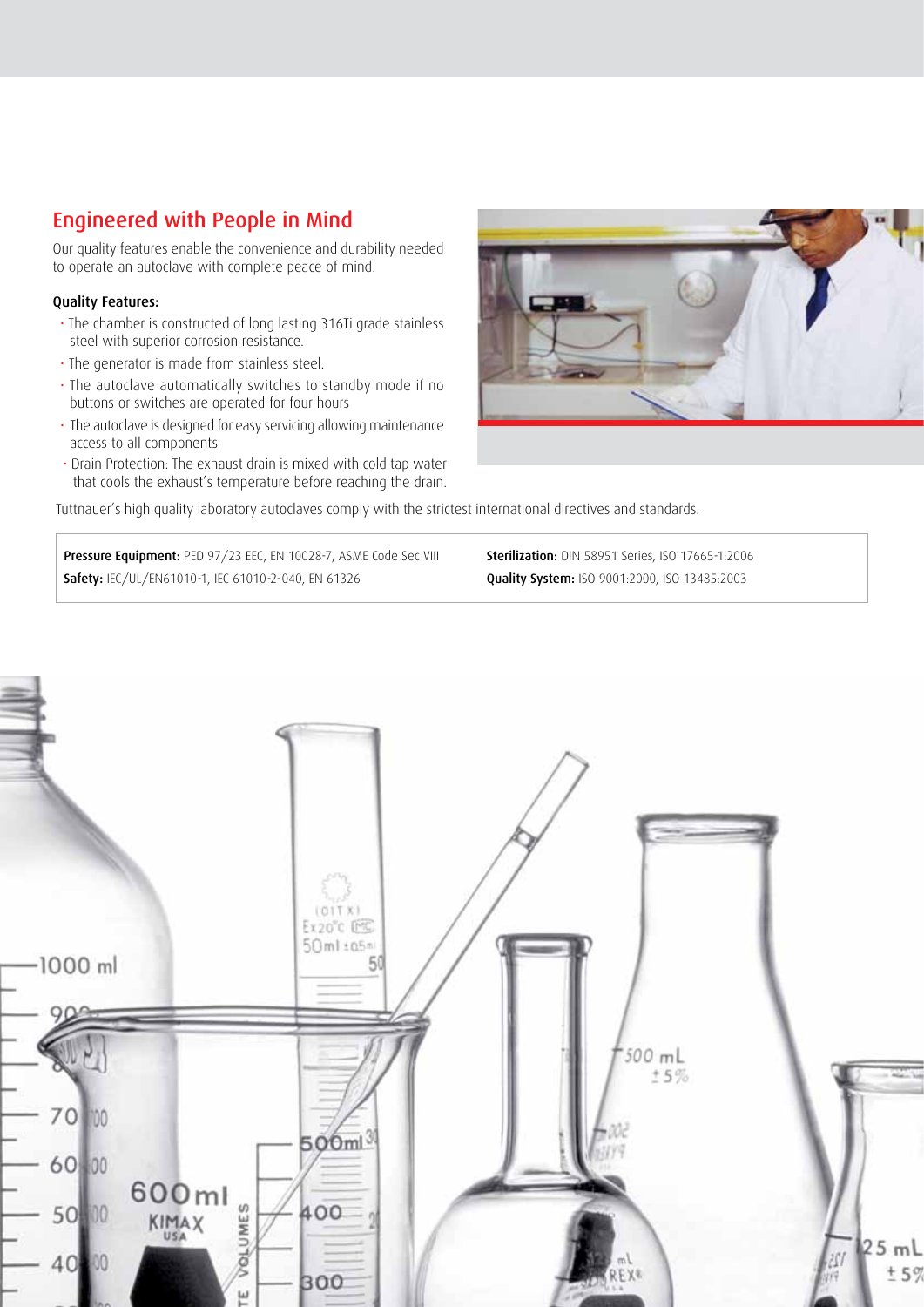

# Vertical Autoclaves

The Tuttnauer vertical, top loading laboratory autoclave is available in chamber sizes of 23 to 160 liters. ELV models have an advanced microprocessor control panel. MLV models have a manual control panel.

#### Vertical Models - Technical Data

| Model               | Chamber<br><b>Dimensions</b><br>ØxDepth | <b>Chamber</b><br><b>Volume</b><br>(Liter) | <b>External</b><br><b>Dimensions</b><br>WxHxD (mm) |  |
|---------------------|-----------------------------------------|--------------------------------------------|----------------------------------------------------|--|
| <b>2540 ELV/MLV</b> | 250x400                                 | 23                                         | 495x645x335                                        |  |
| 3150 ELV            | 310x 500                                | 40                                         | 580x780x415                                        |  |
| 3170 ELV            | 310 x 700                               | 55                                         | 580x960x415                                        |  |
| <b>3850 ELV/MLV</b> | 380 x 490                               | 62                                         | 650x745x500                                        |  |
| <b>3870 ELV/MLV</b> | 380 x 690                               | 85                                         | 650x925x500                                        |  |
| <b>5050 ELV/MLV</b> | 500 x 500                               | 110                                        | 880x780x700                                        |  |
| <b>5075 ELV/MLV</b> | 500 x 750                               | 160                                        | 880x1010x700                                       |  |

#### Erlenmeyer Flasks (ml) Loading Capacity:

| <b>Model</b> | 250          | 500          | 1000         | 2000         | 3000         | 5000  |
|--------------|--------------|--------------|--------------|--------------|--------------|-------|
| 2540         | $2 \times 4$ | $1 \times 2$ | 1x1          | 1x1          | 1x1          | None  |
| 3150         | 2x7          | 2x4          | 2x2          | 1 X1         | 1x1          | 1x1   |
| 3170         | 3 x 7        | $3 \times 4$ | 3x2          | 2x1          | 2x1          | 1x1   |
| 3850         | 2 x 12       | 2 x 8        | $1 \times 5$ | 1x2          | 1x1          | 1x1   |
| 3870         | 3 x 12       | 3 x 8        | 2x5          | 2 x 2        | 2x1          | 1x1   |
| 5050         | 2 x 21       | 2 x 14       | 2 x 8        | $1 \times 5$ | $1 \times 4$ | 1 x 2 |
| 5075         | 3 x 21       | 3 x 14       | $3 \times 8$ | 2x5          | 2x4          | 1x2   |

#### Schott-Duran Flasks (ml) Loading Capacity: Ê

| <b>Model</b> | 250    | 500          | 1000         | 2000         | 3000              | 5000         |
|--------------|--------|--------------|--------------|--------------|-------------------|--------------|
| 2540         | 2x7    | $1 \times 4$ | $1 \times 3$ | 1x1          | Not<br>applicable | 1x1          |
| 3150         | 2 x 11 | 2x7          | $1 \times 5$ | 1 x 2        |                   | 1x1          |
| 3170         | 3 x 11 | 3 x 7        | 2x5          | $2 \times 2$ |                   | 1x1          |
| 3850         | 2 x 19 | 2 x 12       | $1 \times 8$ | $1 \times 4$ |                   | 1x1          |
| 3870         | 3 x 19 | 3 x 12       | 2x8          | $2 \times 4$ |                   | 1x1          |
| 5050         | 2 x 32 | 2 x 21       | 2 x 15       | $1 \times 8$ |                   | $1 \times 4$ |
| 5075         | 3 x 32 | 3 x 21       | 3 x 15       | 2x8          |                   | $2 \times 4$ |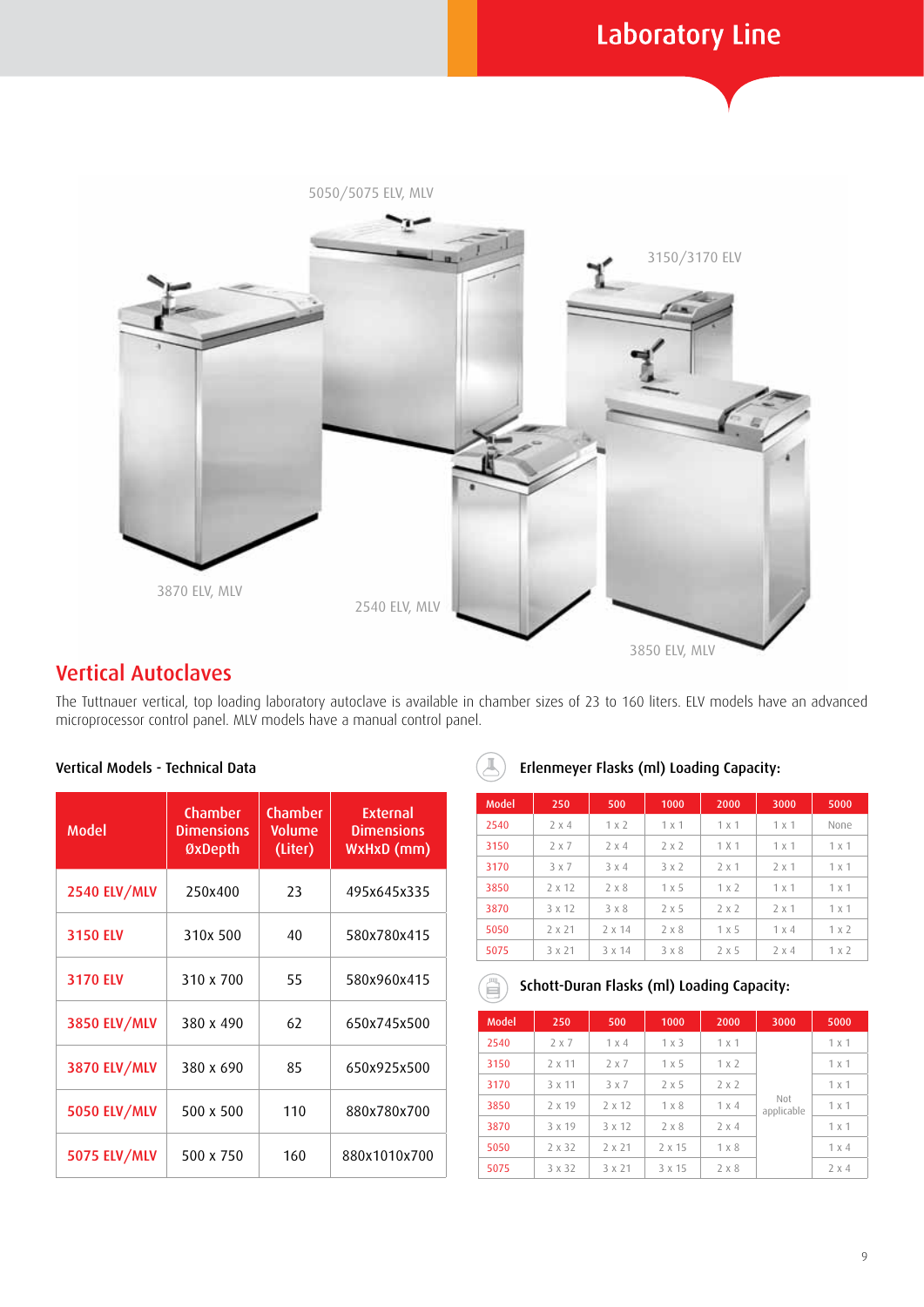## The Manual Laboratory Autoclave Series

The Manual Laboratory Autoclave series is an affordable sterilizer for laboratories that do not want to compromise on quality, safety and reliability and need to sterilize loads with low sensitivity. The manual series is available in floor standing, vertical or bench top models and in chamber sizes ranging from 23 to 160 liters. Process control is preformed by a pressure switch.The manual control system includes a timer that can be set to 1 - 99 minutes.



#### Lifting Device

The lifting device assists in loading and unloading heavy items, making it an effortless experience. The lifting device is attached to the autoclave and is equipped with an integrated swivel arm for maximum maneuverability. It is also equipped with a remote control for smooth handling of all load types.



#### Baskets and Containers

Stainless steel wire baskets and containers in different sizes for all autoclave models